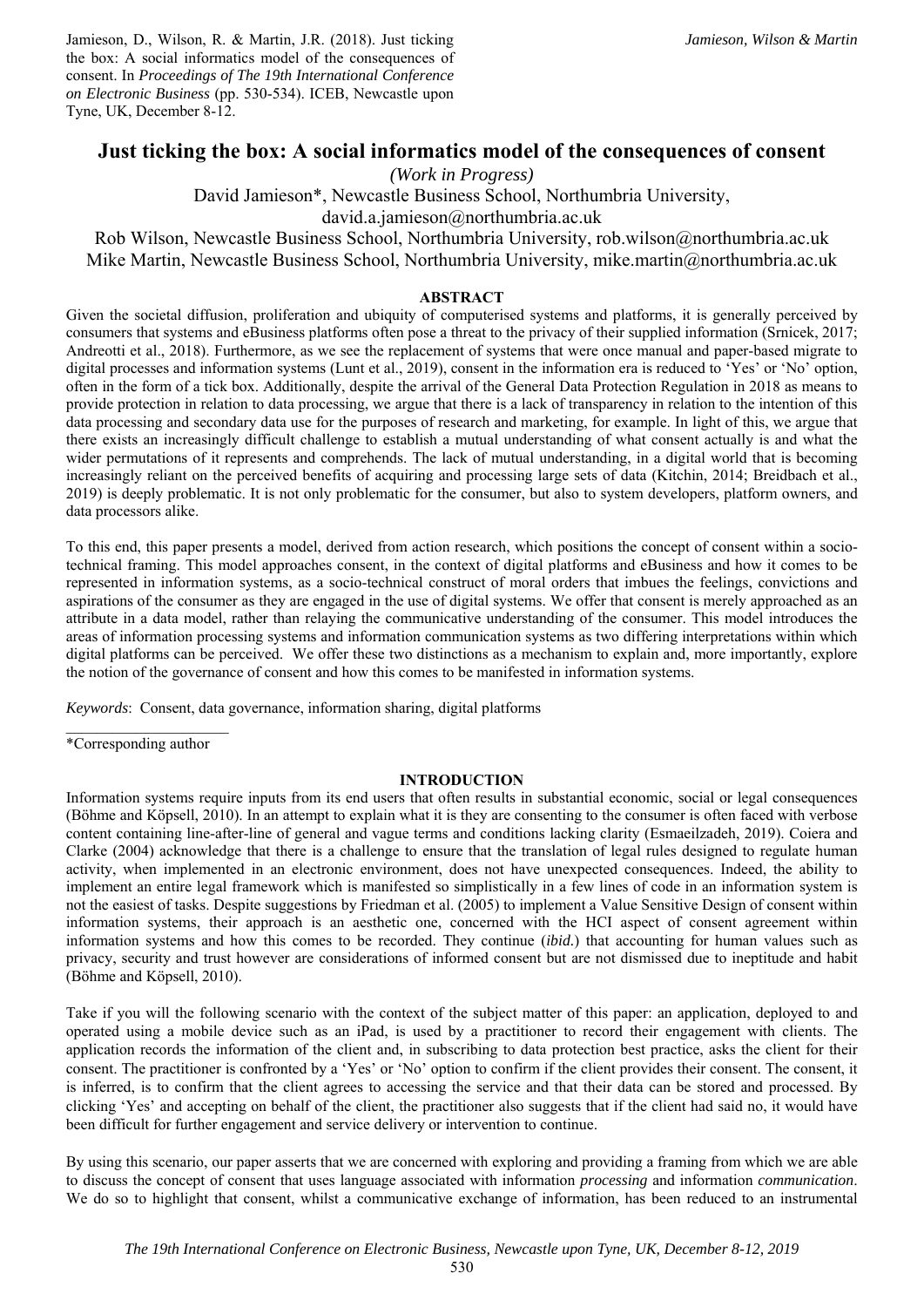process of data processing. Our ambition is to provide, from a starting position, that consent should have an equal understanding for those that develop, interact with, and are subjects within, an information system application and that it cannot be merely trivialised to a human-computer interaction in the form of a tick box.

#### **FRAMING THE NEED FOR CONSENT: MARY'S STORY**

Applying McLoughlin and Wilson's (2013) fictitious but contextual aspect of care provision across a multitude of health and social care provision in which Mary, a 17-year-old, single mother who accesses local services that supports her and her child across a range of health, social, educational and other services. These other services, coupled with those that are publicly provided, include charitable organisations across a small geographical location. Within this locality, the 'wicked problem' of care provision for Mary and what information can be shared amongst care providers exists. To this extent, given the myriad of care providers involved with Mary, not one of them has a full picture or view (McLoughlin and Wilson, 2013) of Mary and her situation. To this extent, the sharing of information would allow for the correct identification and resolution of Mary's issues, however there is a pre-requisite to ensure that Mary has provided her consent to do so. It is at this point that there are larger concerns: not only is Mary unaware of what the implications of providing of consent are, but the manner in which this consent is recorded will not be reflective of her conversations with her care providers. The framing of the recording of consent – and indeed the consequences of the recording this in traditional measures – it one of the very issues we identify as a means to mode on facilitate the discussions to move discussions forward.

## **RECONCEPTUALISING THE INFORMATION PARADIGM**

In order to explain our approach within this paper, it is first important to present our definitions of information systems, information processing, and information communications. At the most abstract level, we conceive an information system as a group of information objects which has the ability to store, transmit and transform said information objects. These information objects may be generated directly by "subjects" - which may be End Users or created automatically from sensors and measuring instruments. An information system, we suggest, is an attempt to represent - and therefore interpret - "real-world" entities, processes, and relationships. Typical information technology design and development processes conventionally undertake the task of translating, regulating, making any subsequent changes to information objects, and having them represented within an application (McLoughlin and Wilson, 2013). As such, we take this way of conceptualising information systems to be representative of an information processing paradigm. This paradigm adheres to a simplistic, two-part - or dyadic - relationship between information objects and the subject. At a very rudimentary level we represent this as follows in Figure 1:



Figure 1: A representation of a dyadic information processing paradigm

As such, information systems are perceived as entities that make changes to information objects which are very-much transactional in their nature. They are defined in terms of pre-conditions, the transactional process itself, and a set of postconditions. The purpose of the information system - as perceived through this paradigm - is, in effect, the recording of these transactions to provide a digital ledger and evidence of their occurrence and legitimacy. The dyadic perspective is, in essence, able to describe data transmission and its distribution in the traditional Shannon and Weaver (1963) perspective.

 However, given we need to address the notion of consent beyond the simple transmission of information objects, there is a requirement to consider more than the transmission of information objects. As such, with regards to the subject of consent, we need to establish a clear distinction between the information objects that are processed and transported in various ways ("content") and the roles, norms, origins and intentions of the subjects who generate and interpret the information objects ("context"). This *triadic* – as opposed to the dyadic - representation makes explicit the exchange between subjects and also includes the relationship between both subjects and information objects. This also highlights the necessary requirement for the inclusion of context and content - and representation - within information systems. This is more apparent when discussing consent: we wish to establish not only that consent was given or withdrawn – that is information which is generated and exchanged within the information system("content") but also under which perspective it was given and the purposes of its contents ("context"). To express this further, we provide the following representation in Figure 2, which highlights the extension of an information processing paradigm: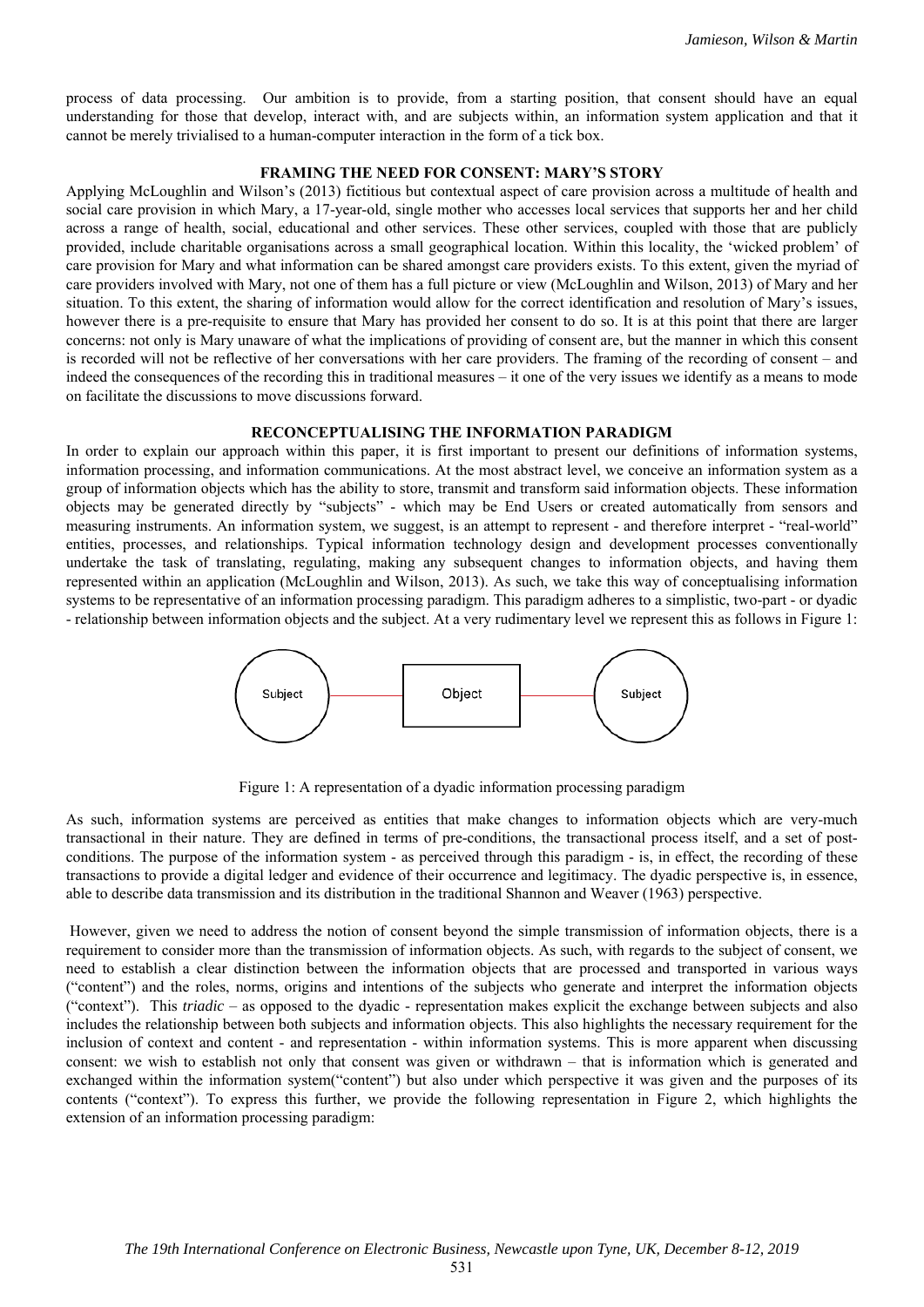

Figure 2: A representation of a triadic information communication paradigm

The impact, certainly from an information system perspective, suggests that content and context cannot be subsumed into a single data model. This single data model is often represented simply as a "Yes" or "No" and manifests itself, even in this era of data processing legislation, as a tick box across a plethora of information systems, digital or otherwise. As such, a remedial measure exists: to migrate beyond an information processing paradigm, *context* merely needs to become - as would be familiar to a data scientist, analyst, or database and systems developers - meta data of *content.* As a result. a shift toward an information communication paradigm allows for the inscription of relationally between subjects and the intentionality of their content. We therefore extend the paradigms of information processing and communication

## **REPRESENTING CONSENT IN THE CONTEXT OF INFORMATION PARADIGMS**

As we have presented, the manner in which consent is conceptualised within information systems is in need of being addressed. In order to do so, we seek to understand how and why existing manifestations -namely the "Yes" or "No" representations of consent - have come to be implemented. To assist us, we look to Krippendorff (2009) and the approach to Ashby's information theory. Applying this theory to the context of the construction and deployment of information systems allows for the consideration of the variety of informational views. These views help to determine as to how information is defined and therefore represented as a set of layers which is pertinent to those actors to that perceive it from their perspective. From this we suggest four views - or levels - as Record, Curate, Narrate and Instigate. We discuss these in detail in the following section.

#### **Record View Of Information**

With the Record view, we concern ourselves with the handling of chunks of data. Here, we talk about exactly where the data is and how and when it moves - this is where the mechanical processes of creating, storing, processing, transporting, and presenting chunks of data takes place. It is made up of tangible entities and its states, behaviours and transformations can be observed and recorded in systems logs; we are able to measure the quantity of information present in any situation and identify and fully characterise the medium within which it is being maintained or transported. However, the Record-level says nothing of the meaning of the data: the representation of values within a field of Excel spreadsheet, for example has no context. This view of information is, at its core, the detection, measurement and record of concrete events.

# **Curate View of Information**

At this view, we represent all our data models, terminologies, message and document standards and are concerned with codes and their denotations - for example, the codification of whether consent was given or not as translation of 'yes' or 'no'. At the 'Curate' view, consent is an attribute within a data model, i.e. the value of a data item on the basis of which functions can be allowed or prevented at the recorded level, for example, to grant or withhold the access of a particular user to a particular set of data to a particular user on a specific occasion. The consent attribute must be attached to an entity represented in a data model. This could be the identity of the consenter in the role of patient implying that the consent is global to all of that individual's data, it could be attached to certain classes of data. In this case the granularity and discrimination depend on the classification scheme that is implemented at the Recorded view.

#### **Narrate View of Information**

Here we consider the roles and responsibilities which form the contexts in which information is generated and, ultimately, interpreted. In this view, we specify and record the norms and expectations associated with the roles and relationships we intend to mandate and support. Also, at this view, a consenting individual is assuming or accepting a role which involves a set of accountabilities and responsibilities in relation to other roles and a set of rights or duties. Role and right of duties are with respect to certain instruments such as a statement of consent. At this level we must consider the conversational mesh which includes the practitioner who has the duty to inform and the instruments we take to be appropriate vehicles for the information which is the content associated with being informed, the empowered party who can act on the basis of the consent, and a number of other parties.

532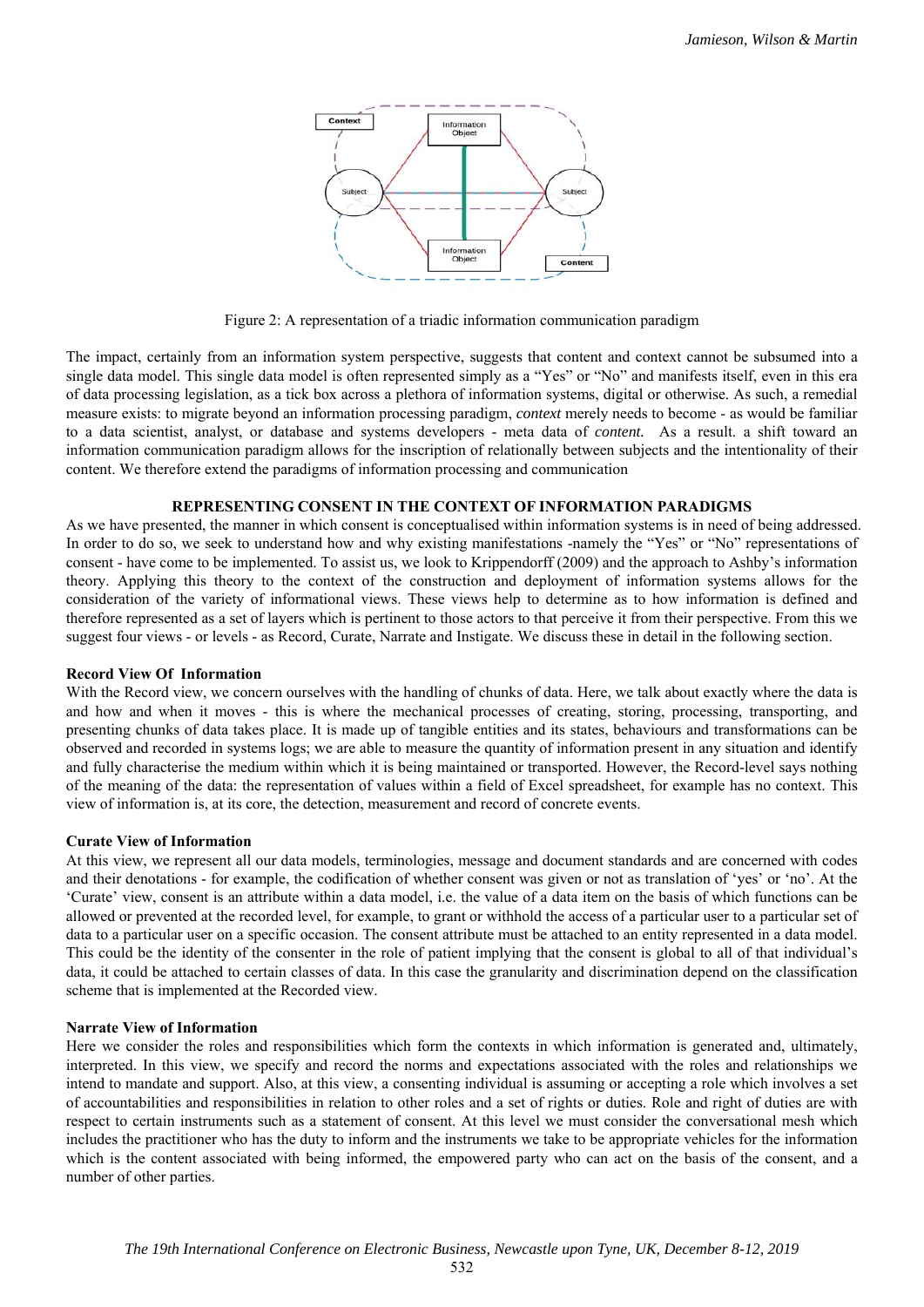## **Instigate View of Information**

At the Instigate view of information, this encompasses identity, value and principles and shared significations where meanings come to be accepted. At this view, we consider the experience of those from the inside, as a participant within the system but also consider the imposition of policy, law and culture.

To aid with the representation of the views of information, we provide the following in Figure 3 to illustrate this alongside their definitions:



Figure 3: Views and definitions of information (adapted from Krippendorff, 2009)

Furthermore, in order to frame our previous conversation regarding the information processing and information communication paradigms, we suggest that information in relation to consent is viewed at a Record and Curate-level, when in actuality it should be viewed at a Narrate and Curate-level. Given that we have access to language, categorisations, information objects and subjects, these are collapsed and represented within the Curate and Record views as a representation of mandates and acceptability. The following in Figure 4 illustrates how we understand the views and definitions of information encompass each information paradigm:



Figure 4 - Views and definitions of information (adapted from Krippendorff, 2009) within the context of information processing and information communication paradigms

We believe that the representation of this model provokes further the understanding and concepts of contentious subjects such as consent. Given this, should we apply the concept of an information communication paradigm to consent, the instruments of consent - the individual's ability to grant or withdraw consent - commence with the narrative setting within which they are provided. This is in contrast to where consent is usually reduced to the Record view of information. The impact of which is